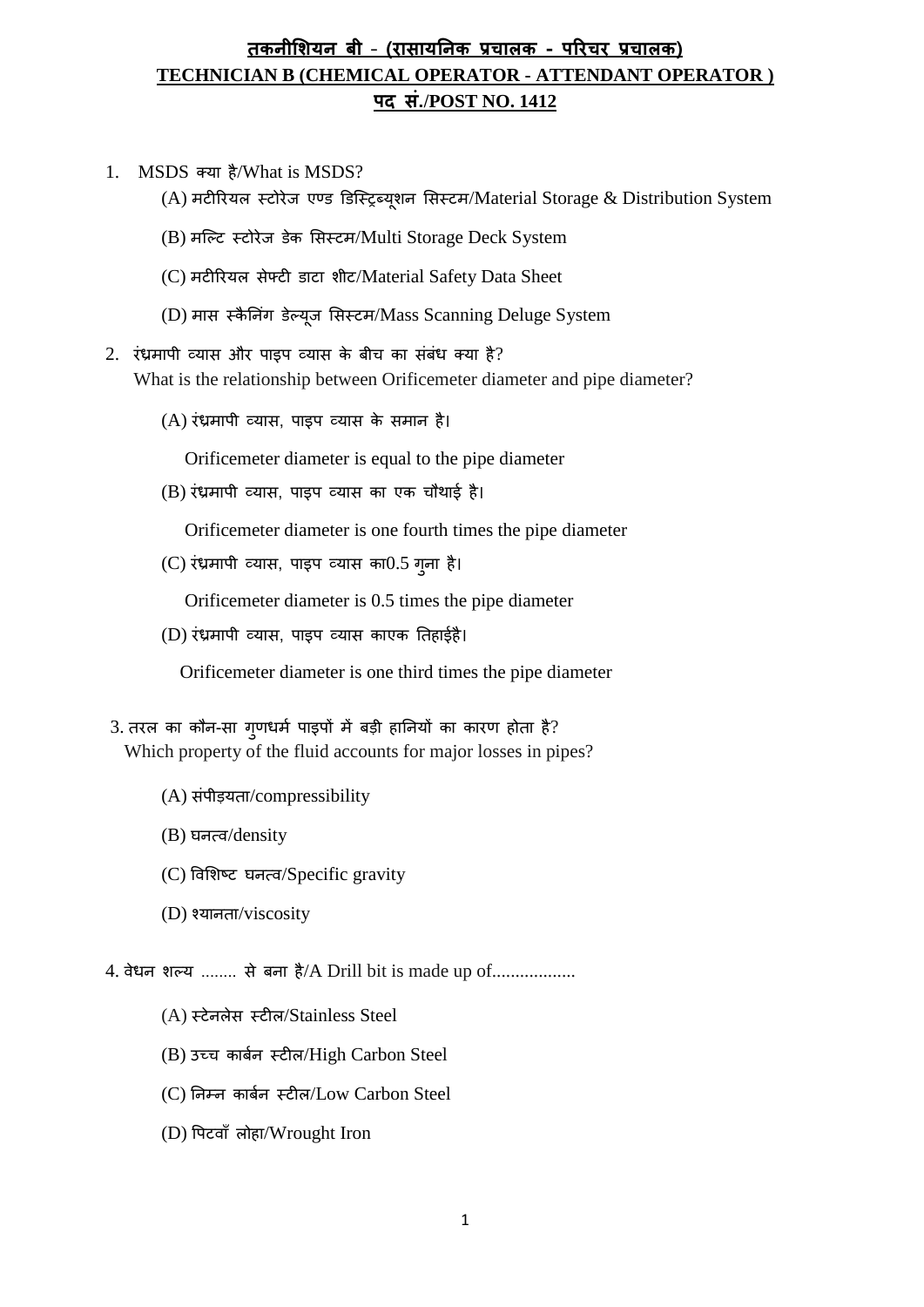5. शुद्ध दूध के एक बर्तन से 10% को पानी से प्रतिस्थापित किया जाता है और इस प्रक्रिया को तीन बार दोहराया जाता है। तीसरे बार के अंत में दूध ........ है

From a container having pure milk, 10% is replaced by water and this process is repeated three times. At the end of the  $3<sup>rd</sup>$  time, the milk is .......

- (A) 74.2% शुद्ध/pure
- (B) 72.9% शुद्ध/pure
- (C) 76.2% शुद्ध/pure
- (D) 70% शुद्ध/pure
- 6. एक टूटे हुए टोंटी (टैप) को ...... की सहायता से हटायाजाता है/ A broken tap is removed with the help of ……..
	- (A) छेनी/Chisel
	- $(B)$  पिन/ $Pin$
	- (C) स्टड ननष्कर्मक/Stud extractor
	- (D) हथौडा/Hammer
- $7.$  नमक, मानव शरीर का एक अनिवार्य खनिज है। एक औसत वयस्कमानव शरीर में कितना नमक  $(NaCl)$ उपस्थित है?

One of the essential minerals in the human body is salt. How much salt (NaCl) is present in an average adult human body?

- (A) 250 ग्राम/g
- (B) 540 ग्राम/g
- (C) 700 ग्राम/g
- (D) 1230 ग्राम/g
- 8. अगर आप एक ग्लास को लबालब हिमजल से भरे और फिर बर्फ पिघले, तो क्या होगा? If you fill a glass to the full to the edge with ice water and the ice melts, what will happen?
	- $(A)$  बर्फ पानी में परिवर्तित होने पर ग्लास के बाहर आप्लावित होगी।
		- The glass will over flow as the ice turns to water.
	- (B) ग्लास में जल स्तर बर्फ के पिघलने पर अपरिवर्तित रहेगा।
		- The level of water in the glass will remain unchanged as the ice melts.
	- (C) बर्फ के पिघलने पर ग्लास के जल स्तर में हल्की सी गिरावट होगी।
		- The water level will drop slightly as the ice melts.
	- (D) बिम जल में नहीिं वपघलेगी।

Ice will not melt in water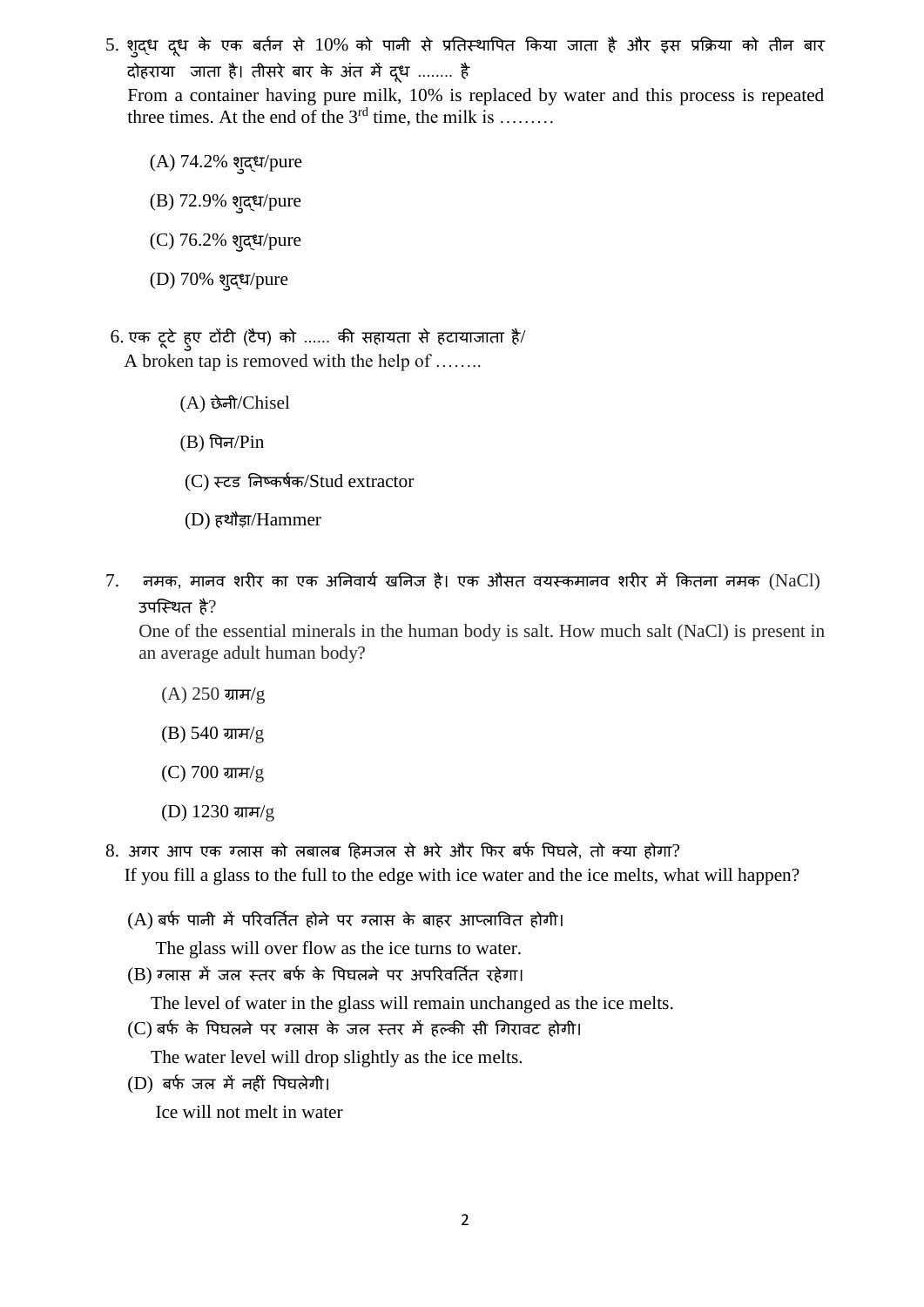- 9. निम्नलिखित में से कौन उत्कृष्ट गैस है/Which of the following is a noble gas?
	- (A) हाइड्रोजन/Hydrogen
	- (B) नाइट्रोजन/Nitrogen
	- (C) क्लोिीन/Chlorine
	- (D) हीसलयम/Helium
	- 10. एक ही परमाण्-क्रमांक लेकिन विभिन्न द्रव्यमान संख्यावाले एक ही तत्व के परमाण्ओं को ...... कहा जाता है।

 Atoms of the same element having same atomic number but different mass number are called …..

- (A) िमावयवी/Isomers
- (B) िमभारिक/Isobars
- $(C)$  समन्यूट्रॉनिक/Isotones
- (D) समस्थानिक/Isotopes
- $11. A$  की आय B की आयसे  $10\%$ अधिक है। B की आय A की आयसे लगभग ....... कम है। A's income is 10% more than B's income. B's income is less than A's income by about …………
	- (A) 7.50 % (B) 10 % (C) 8.33 %
	- (D) 9.09 %
	- 12. निम्नलिखित रेतियों के प्रकार में कौन सी रेती पदार्थों का कर्तन ग्रुत गति से कर सकती है? Which one of the following types of file, can cut materials faster?
		- $(A)$  रैस्प कट/Rasp cut
		- $(B)$  सिंगल कट/Single cut
		- (C) डबल कट/Double cut
		- (D) िेकण्ड कट/Second cut
- 13. एक परमाणु के केंद्रक में ……… शामिल है/The nucleus of an atom contains ………………  $(A)$  न्यूट्रॉन व इलैक्ट्रॉन/Neutrons and electrons
	- (B) न्यूिॉन व प्रॉटोन/Neutrons and protons
	- (C) न्यूट्रॉन, इलैक्ट्रॉनव प्रॉटोन/Neutrons, electrons and protons
	- (D) इलैक्ट्रॉनव प्रॉटोन/Electrons and protons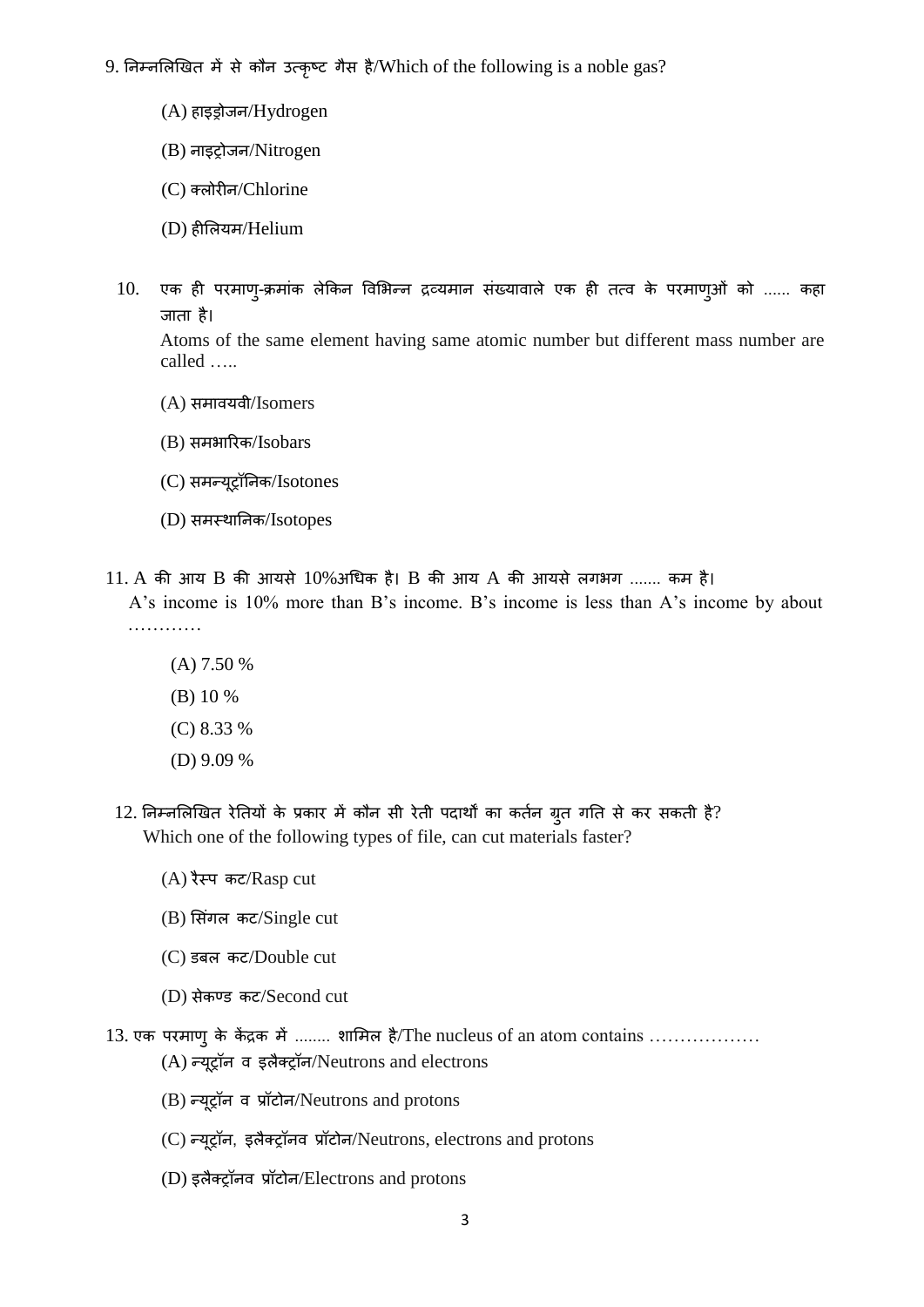14. आधुनिक आवर्त सारणी के आविष्कारक .... है/Who is the inventor of the Modern Periodic Table ……

- (A) कापेंटि/Carpenter
- (B) नोबल/Nobel
- (C) रूथरफोर्ड/Rutherford
- (D) मेंडलीव/Mendeleev
- $15.$  "प्रतिबल" का मात्रक ...... है/The unit of "stress" is .....
	- (A) वाट/Watt
	- (B) न्यूटन/Newton
	- (C) पास्कल/Pascal
	- (D) जूल/Joules

 $16.$  Agका प्रतीक आवर्त सारणी में कौन-से तत्व के लिए है? The symbol Ag stands for which element in the Periodic Table?

- (A) चाँदी/Silver
- (B) पारद/Mercury
- (C) ऐस्ट्न्टमनी/Antimony
- (D) िोना/Gold
- 17. ऐसे परमाणु को क्या कहा जाता है जिसमें इलैक्ट्रॉनों की तुलना में प्रोटोन अधिक हैं? What do you call an atom that has more Protons than Electrons?
	- (A) ऋणायन/an anion
	- $(B)$  समस्थानिक/an isotope
	- (C) धनायन/a cation
	- (D)अणु/a molecule
- $18.$  कार्बाइड पदार्थों के पेषण के लिए किस उपस्कर का प्रयोग किया जाता है? Which tool is used for grinding carbide materials?
	- $(A)$  ऐलुमिनियम ऑक्साइड व्हील/Aluminium oxide wheel
	- (B) सिसलकोन काबामइड व्हील/Silicone carbide wheel
	- (C) हीिक व्हील/Diamond wheel
	- (D) कोरंडम व्हील/Corundum wheel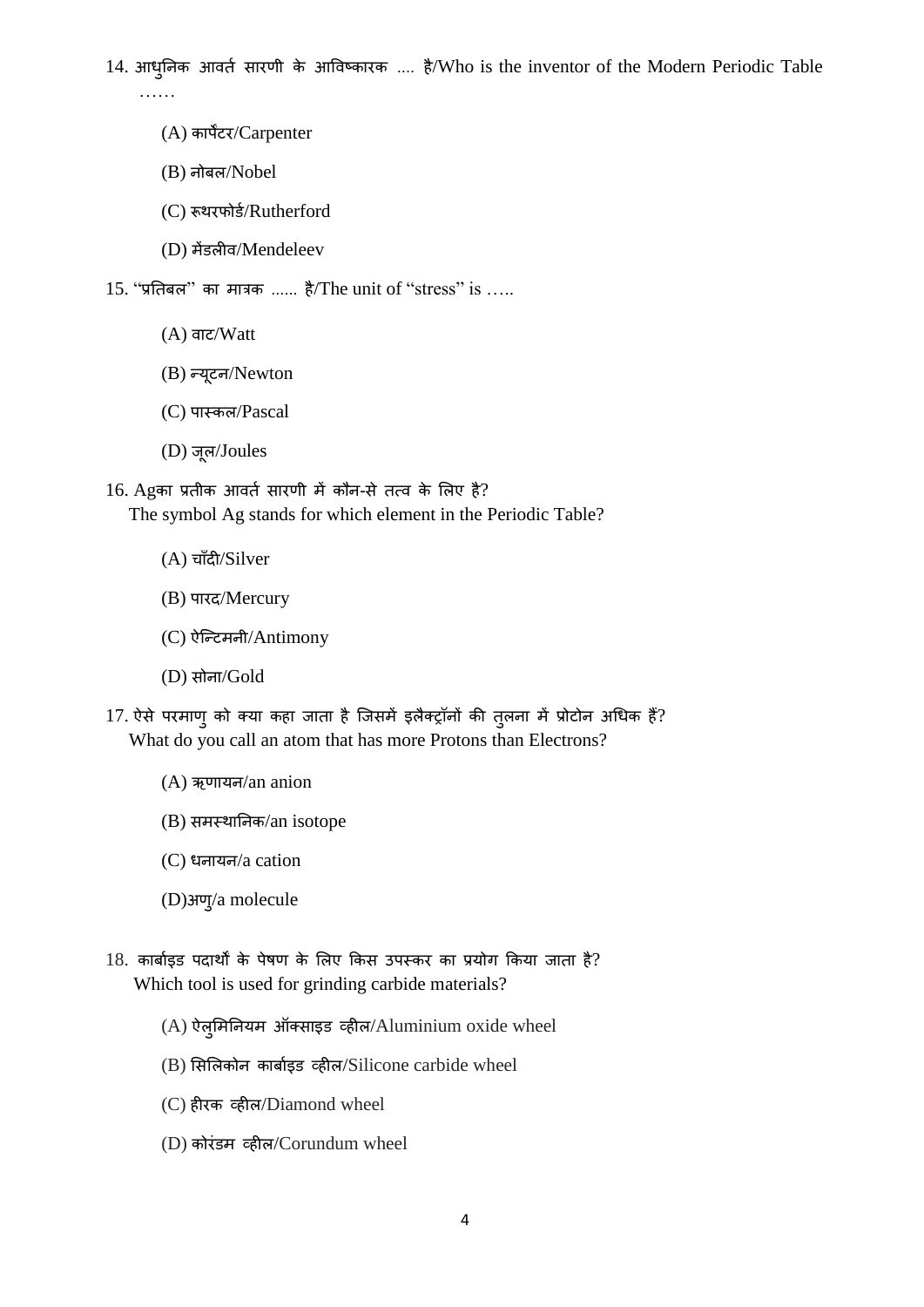19. प्रवेधक घर्मण गैज का कोण ........ है/The angle of drill grinding gauge is

- $(A)$  59 $\circ$
- (B) 118°
- (C) 121°
- (D) 124°

## $20.$  निम्नलिखित में कौन कृत्रिम अपघर्षी है?

Which among the following is an artificial abrasive?

- $(A)$  ऐलुमिनियम ऑक्साइड/Aluminium oxide
- (B) एमिी/Emery
- (C) हीरक/Diamond
- (D) कोरंडम/Corundum
- 21. विद्युत उपलब्ध नहीं होने की स्थिति में छिद्रों के प्रवेधन के लिए निम्नलिखित वेधन मशीनों में से किसका उपयोग किया जाता है?

Which one of the following drilling machines is used for drilling holes where electricity is not available?

- (A) बेंच वेधन मशीन/Bench drilling machine
- (B) पिल्लर वेधन मशीन/Pillar drilling machine
- $(C)$  अरीय वेधन मशीन/Radial drilling machine
- (D) िैचेट वेधन मशीन/Ratchet drilling machine
- $22$ . नल के पानी को प्रवेधन के समय शीतक के रूप में उपयोग नहीं किया जाता है। इसका क्या कारण है? Tap water is not used as coolant while drilling. What is the reason for this?
	- $(A)$  इसका शीतलन प्रभाव अपर्याप्त है/Its cooling effect is insufficient
	- $(B)$  इससे संक्षारण हो सकता है/It can cause corrosion
	- (C) यह वेधन की किमन प्रकिया को कम कििी है/It decreases the cutting action of drill
	- $(D)$  यह बहुत जल्दी वाष्पित होती है/it evaporates quickly
- 23. एक रूक्ष रेती का उपयोग ......... /A rough file is used ...............
	- $(A)$  अनियमित कार्यके लिए किया जाता है/On irregular job
	- (B) द्रुतगति से धात् को कम करने के लिएकिया जाता है/To reduce the metal rapidly
	- $(C)$ लकड़ी पर किया जाता है/On wood
	- (D) मसृण रेती की अन्**पलब्धता में किया जाता है/If smooth file is not available**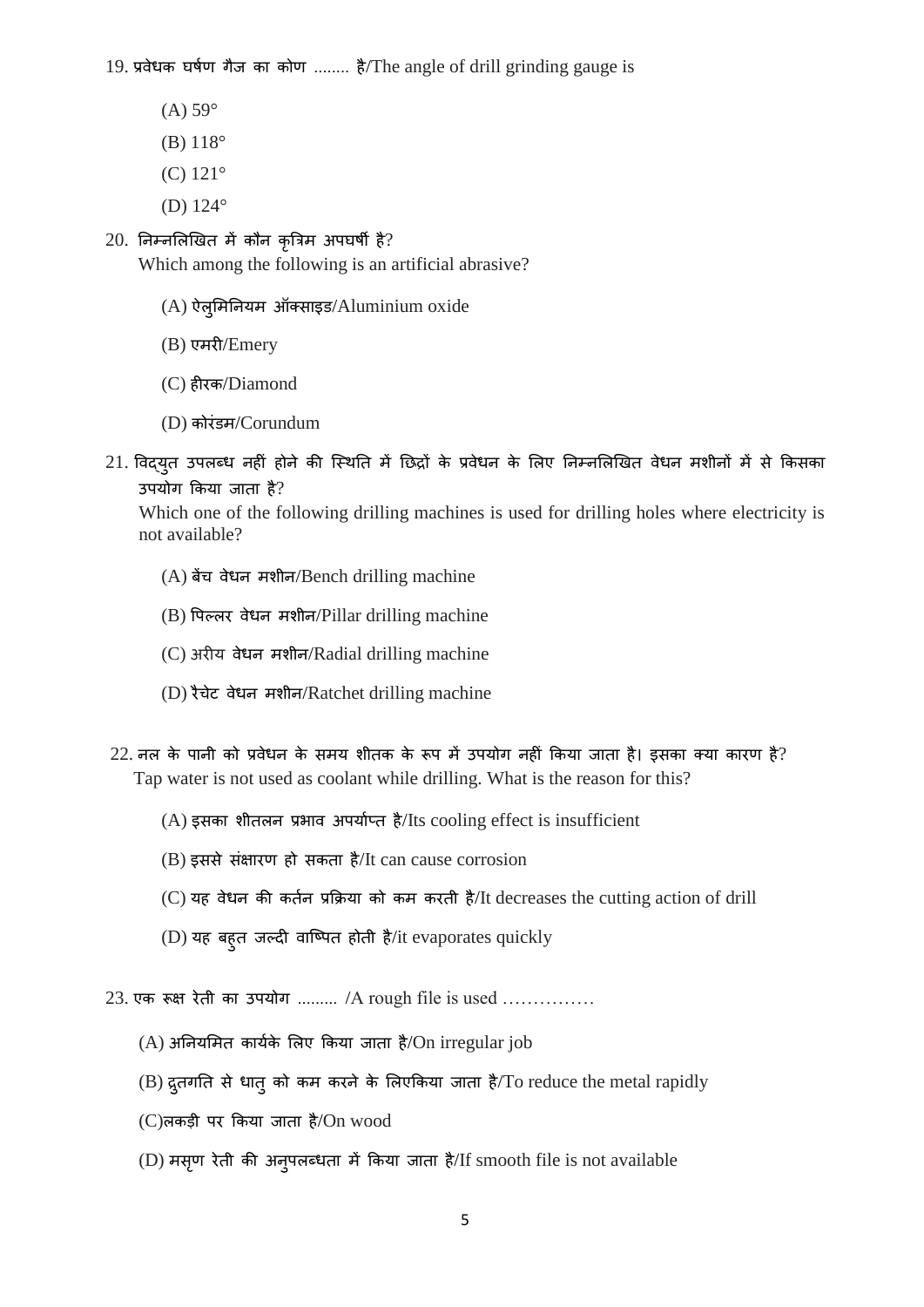24. एक टेलस्टॉक में फिट करने पर, एवं छोटी सी बेमेलता की स्थिति में, निम्नलिखित परिछिद्रकों में कौन खुद को समायोजित कर सकता है?

Which one of the following reamers can adjust itself in case of slight misalignment when fitted on a tailstock?

- $(A)$  समांतर परिछिद्रक/Parallel reamer
- (B) शिंकु परिनछद्रक/Taper reamer
- (C) समायोज्य परिछिद्रक/Adjustable reamer
- (D) प्लवी परिनछद्रक/Floating reamer
- $25.$  लेथ की क्षमता को ....... के रूप में अभिव्यक्त किया जाता है। The capacity of a lathe is expressed as ……………..
	- $(A)$  दोलन और केंद्रों के बीच की दुरी/Swing and distance between Centres
	- $(B)$  बेड लंबाई और तर्कु वेग/Bed length and spindle speed
	- $(C)$  अश्वशक्ति और चक व्यास/Horsepower and chuck diameter
	- (D) टूल पोस्ट आकार और लेथ ट्रावेल/Tool post size and lathe travel
- $26$ . निम्नलिखित परिछिद्रकों में कीवे खाँचा युक्त छिद्रों के परिछिद्रण के लिए विशेष रूप से उपयुक्त परिछिद्रक कौन है?

Which of the following reamers is particularly suitable for reaming holes having keyway grooves?

- (A) स्िैट फ्लूटेड परिनछद्रक/Straight fluted reamer
- (B) हेसलकलफ्लूटेड परिनछद्रक/Helical fluted reamer
- (C) शिंकु परिनछद्रक/Taper reamer
- (D) पाइलेट परिनछद्रक/Pilot reamer
- $27.$  'C' अंकित एक घूर्णन चक्र निम्नलिखित किस अपघर्षी से बना है? A grinding wheel marked with 'C' is made with which of the following the abrasive?
	- $(A)$  कार्बन इस्पात/Carbon steel
	- (B) सिसलकन काबामइड/Silicone carbide
	- (C)हीिा/Diamond
	- (D) कोरंडम/Corundum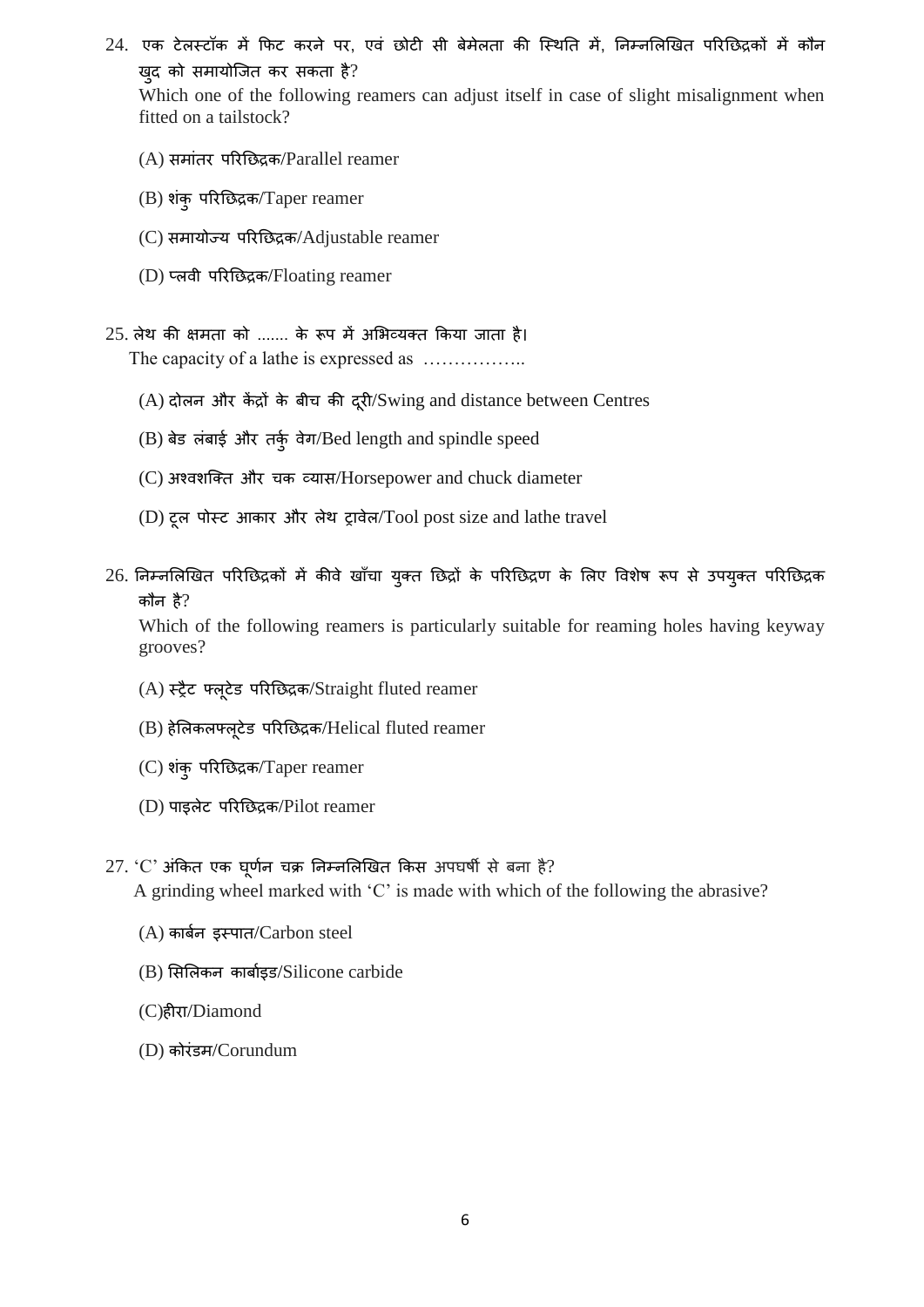- $28$ . एक बूँद फूड कलर को पानी में मिलाने पर फैलने लगता है। इस फैलने की प्रक्रिया को क्या कहा जाता है? A drop of food colour when added to water, starts spreading out. What is this transport process called?
	- $(A)$  विसरण/Diffusion
	- $(B)$  परासरण/Osmosis
	- (C) निस्सरण/Effusion
	- (D) एटयूशन/Elusion
- 29. अगर 12पेनों का क्रय मूल्य,8पेनों के विक्रय मूल्य के समान है, तो लाभ प्रतिशत ........ है। If the cost price of 12 pens is equal to the selling price of 8 pens, the gain percent is?
	- (A) 12%
	- (B) 50%
	- (C) 30%
	- (D) 60%

30. एक लेथ टूल परचिप खंड़ित्र कब अनिवार्य है/When is the chip breaker essential on a lathe tool?

- $(A)$  कठोरित पदार्थों के वर्तन के लिए/Turning hardened materials
- (B) ढलवााँ लोह के विमन के सलए/Turning cast iron
- (C) तन्य पदार्थों के वर्तन के लिए/Turning ductile materials
- $(D)$  मृदु पदार्थों के वर्तन के लिए/Turning soft material

 $31.$  प्रति संछिद्रण ........ के लिए किया जाता है/Counter boring is done for………….

- $(A)$  छिद्र कोरों के विलोटन/Deburring hole ends
- $(B)$  सही आकार में छिद्र को बड़ा करने/Enlarging the hole to accurate size
- $(C)$ क्रोडित छिद्र की परिसज्जा/Finishing the cored hole
- $(D)$  सॉकेट शीर्ष पेंच को समायोजित करने/Accommodating socket head screw
- 32. लेथ मशीन संस्तर .........से बनाया जाता है/Lathe Machine bed is made of
	- $(A)$  उच्च मिश्रात्-इस्पात/High alloy steel
	- $(B)$  उच्च कार्बन इस्पात/High carbon steel
	- (C) ढलवााँ लोहा/Cast iron
	- (D) मृदु इस्पात/Mild steel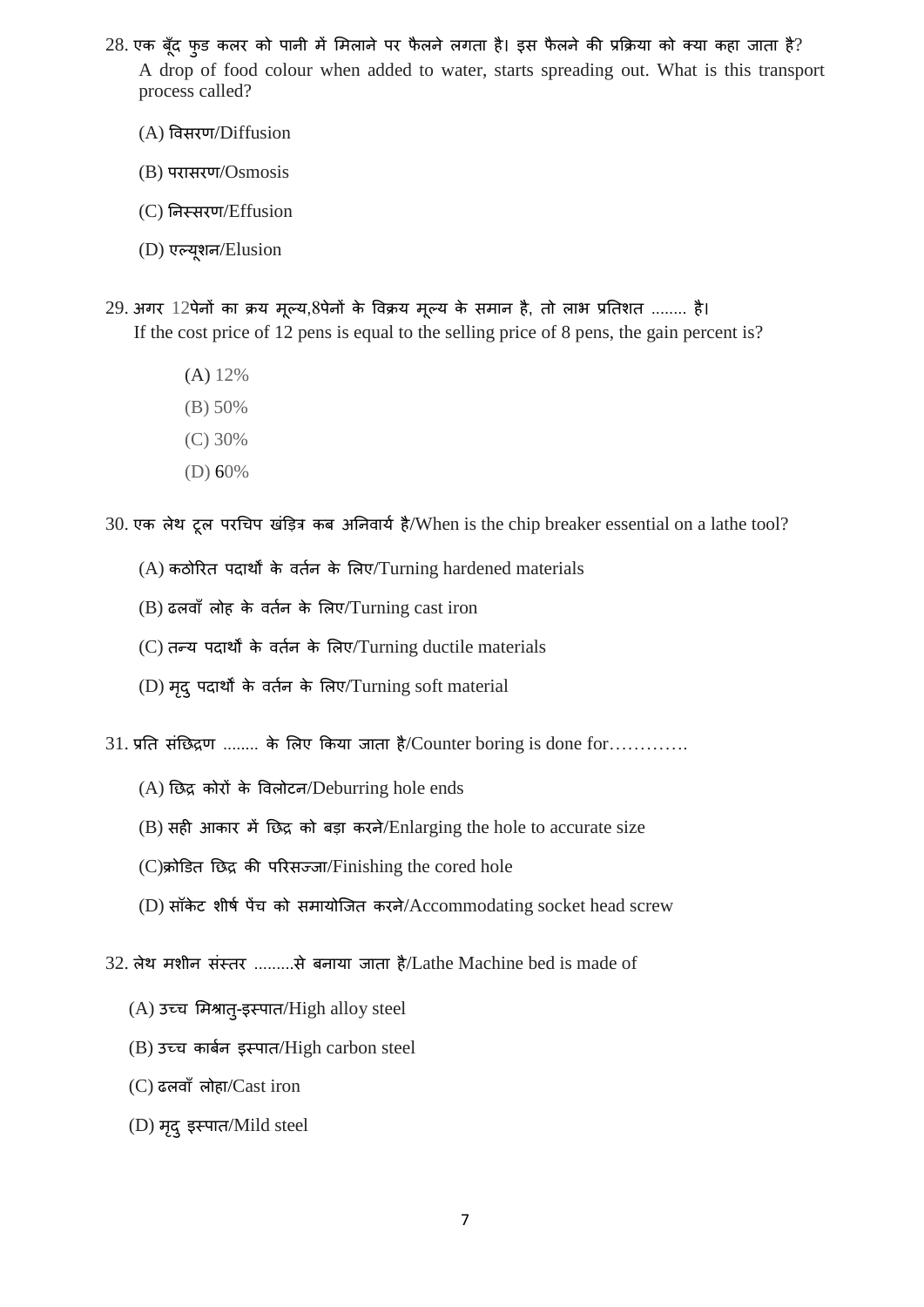- $33.$  एक लेथ मशीन के किस प्रचालन के दौरान तर्कु वेग साधारणतः सबसे कम होता है? During which operation on a lathe machine, the spindle speed is usually the least?
	- (A) पृथक्करण/Parting off
	- (B) नलमन/Knurling
	- (C) प्रवेधन/Drilling
	- (D) वर्तन के अंत में/Finish turning
- $34$ . नीचे दिए गए टूलिंग में से किसमें साधारणतः एक ऋणात्मक रेकन कोण दिया जाता है? On which of the tooling given below, is a negative rake angle generally provided?
	- $(A)$  उच्च कार्बन इस्पात/High carbon steel
	- (B) टिंग्स्टन काबामइड/Tungsten carbide
	- (C) टूल इस्पात/Tool steel
	- $(D)$  उच्च वेग इस्पात/High speed steel
- $35. \text{ kg/m}^3$ मात्रक ......... के लिए प्रयुक्त किया जाता है/The unit kg/m<sup>3</sup> is used for............
	- (A) आयिन/Volume
	- (B) ववसशष्ट घनत्व/Specific gravity
	- (C) घनत्व/Density
	- (D) दाब/Pressure
- 36. ........ के मिलाने से जल की स्थाई कठोरता को हटाया जा सकता है। Permanent hardness of water may be removed by the addition of …………….
	- $(A)$  पोटैशियम परमैगनेट/Potassium permanganate
	- (B) ऐलम/Alum
	- (C) चूना/Lime
	- (D) िोडडयम काबोनेट/Sodium carbonate
- 37. टेपरन कोण केसही मापन के लिए प्रयुक्त उपस्कर ........... है। The instrument used to measure the angle of taper accurately is ……….
	- (A) वननमयिबेवेल प्रोिैक्टि/Vernier bevel protractor
	- (B) बेवेल प्रोिैक्टि/Bevel protractor
	- (C) टैपि गैज/Tapper gauge
	- (D) बेवेल गैज/Bevel gauge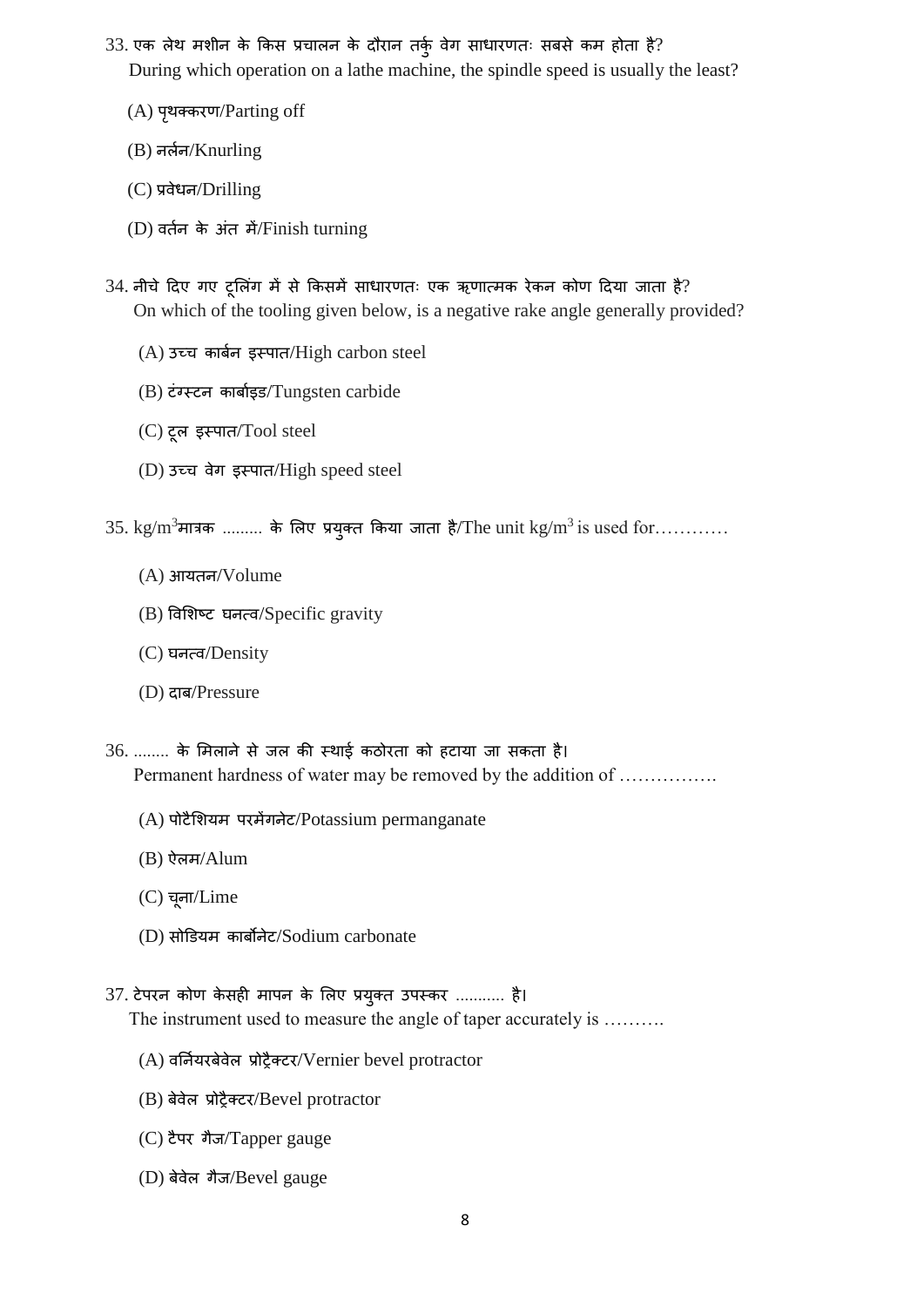38. सोल्डरन में प्रयुक्त मुख्य पदार्थ ........ है/Principal material used in soldering is ................

- (A) ताम्र व वंग/Copper and Tin
- (B) ताम्र व सीसा/Copper and Lead
- (C) वंग व सीसा/Tin and Lead
- (D) यशद व ताम्र/Zinc and Copper
- 39. वेल्डन का उस प्रकार को, जिसमें प्लेटों को कोर से कोर तक संयोजित किया जाता है, ....... कहा जाता है। Type of welding in which plates are joined edge to edge is called\_\_\_\_\_\_\_\_.
	- (A)मूठ वेटडन/Butt welding
	- (B)िूक्ष्म घर्कम वेटडन/Lap welding
	- (C)कोि वेटडन/Edge welding
	- $(D)$ इनमें से कोई भी नहीं/None of these
- 40. एक विलयन में कुल निलंबित ठोस (टी.टी.एस.) उसकी ......... के लिए मुख्यतः जिम्मेदार है। Total suspended solids (T.S.S) in a solution are mostly responsible for its \_\_\_\_\_\_\_\_.
	- (A)गिंध/Odour
	- (B) स्वाद/Taste
	- (C) आववलिा/Turbidity
	- (D) वणम/Colour
- 41. स्थिर वोल्टता वाले एक परिपथ में अगर प्रतिरोध बढ़ता है, तो धारा ........होगी। If the resistance in a circuit with constant voltage increases, the current will………..
	- (A) बढ़ेगी या कम/increase or decrease
	- (B) कम/decrease
	- (C) बढ़ेगी/increase
	- (D) स्थिर रहेगी/remain constant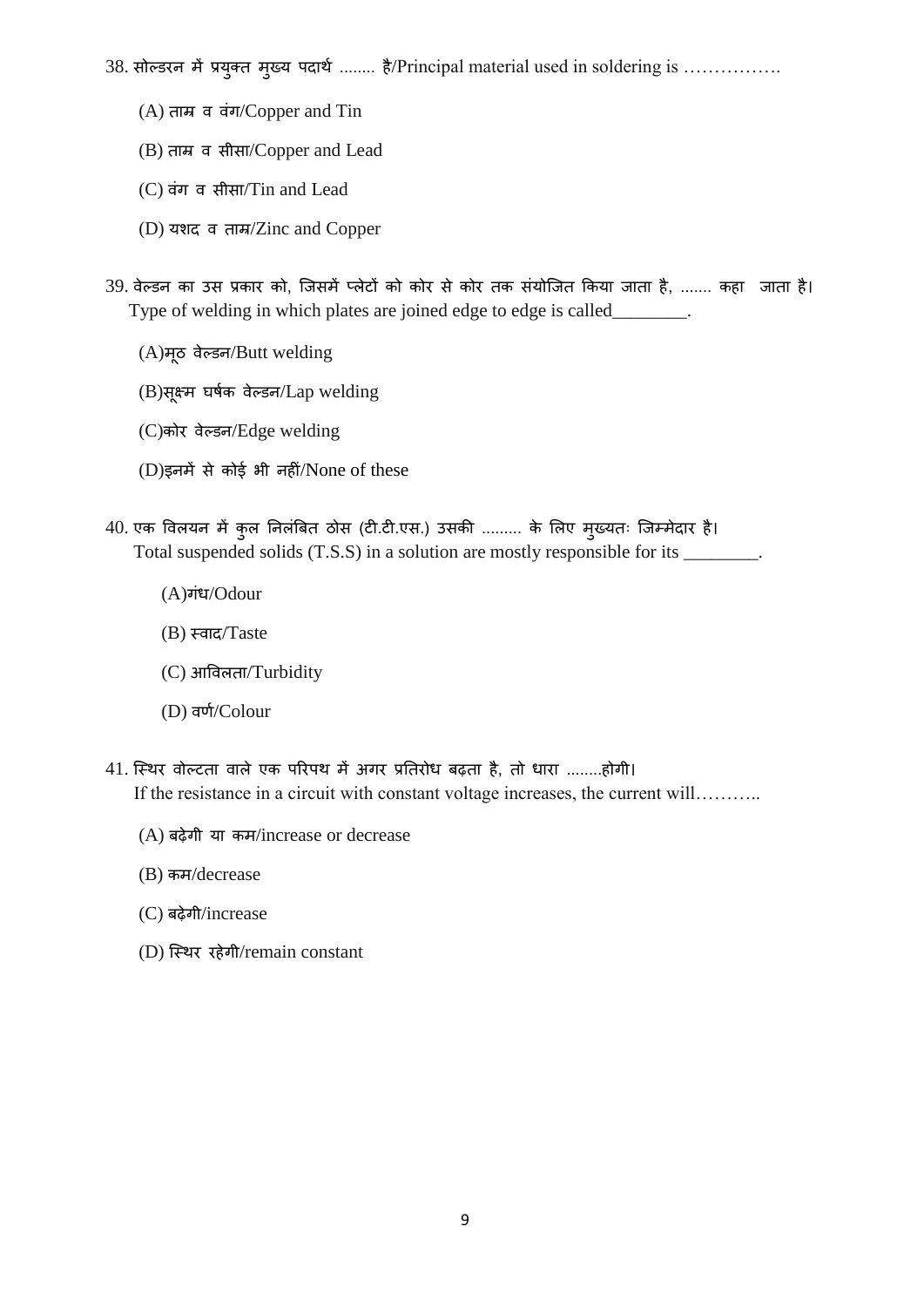42. संधि पर आनेवाली धाराओं का योग, संधि से जानेवाले धाराओं के योग के समान होगी। कथित नियम ....... है।

The sum of the currents arriving at the junction is equal the sum of the currents leaving the Junction. The stated law is\_\_\_\_\_\_\_\_\_.

- $(A)$  न्यूटन का तीसरा नियम/Newton's third law
- $(B)$  फैराडे का दवितीय नियम/Faraday's second law
- (C) किरखोफ का द्वितीय नियम/Kirchhoff's second law
- (D) किरखोफ का पहला नियम/Kirchhoff's first law
- 43. एक लीटर विलयन में विलीन विलेय की ग्राम समतुल्य संख्या को उसकी ....... कहा जाता है। Number of gram equivalent of solute dissolved into one liter of a solution is called its …………..
	- $(A)$  ग्राम-अणुकता/Molarity
	- $(B)$  ग्राम-आणवता/Molality
	- (C) समतुल्य भार/Equivalent weight
	- (D)प्रसामान्यता/Normality
- $44$ . एक दीवार पर तिरछे रखे गए एक सीढ़ी का उन्नयन कोण  $60^{\circ}$  है और सीढ़ी का पाया दीवार से  $4.6$  मीटर की दिूी पि है। िीढ़ी की लिंबाई ........... है।

The angle of elevation of a ladder leaning against a wall is 60º and the foot of the ladder is 4.6 m away from the wall. The length of the ladder is ……………………

- $(A)$  2.3 मीटर/m
- $(B)$  4.6 मीटर/m
- (C) 9.2 मीटि/m
- (D) 18.4 मीटि/m
- 45. सीमा जिसके अधीन हुक का नियम लागू होगा, उसे ...... कहा जाता है। The limit within which Hook's law holds good is known as
	- $(A)$  पराभव बिंद्/Yield point
	- (B) यूलेर सीमा/Euler's limit
	- (C) प्लास्टिक सीमा/Plastic limit
	- $(D)$  प्रत्यास्थ सीमा/Elastic limit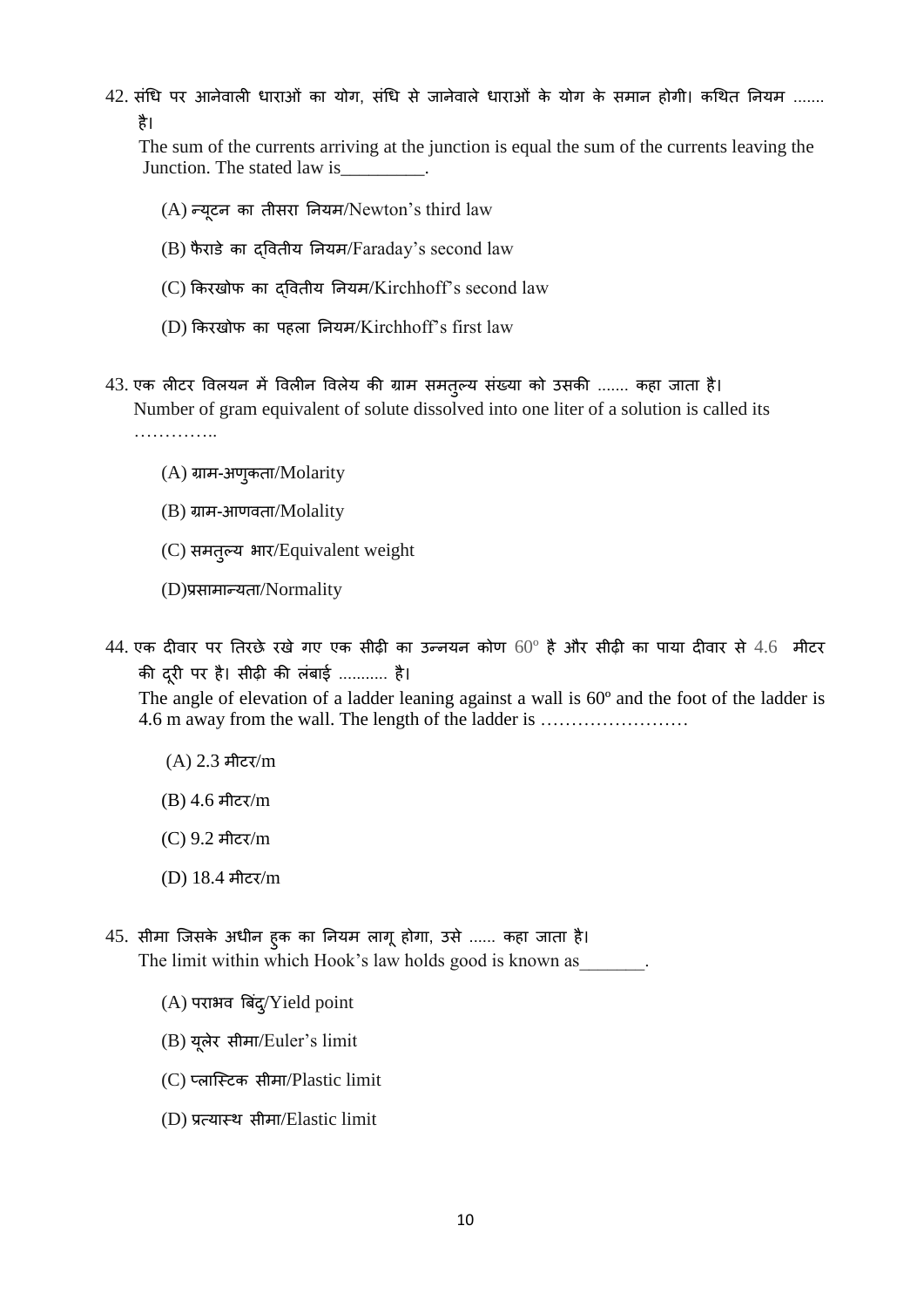$46.$  जल का प्रयोग ..... को ब्झाने के लिए किया जाता है/Water is used to extinguish ................

- $(A)$  वर्ग 'बी'अग्नि/Class 'B' fire
- $(B)$  वर्ग 'ए'अग्नि/ $Class$ ' A' fire
- $(C)$  वर्ग 'सी'अग्नि/ $Class$ 'C' fire
- $(D)$  इनमें से कोई भी नहीं/None of these
- 47. जब केंद्रों के बीच धारित कार्य वस्तु को उच्च वेग में वर्तित किया जाना है, तो निम्नलिखित केंद्रों में से कौन उपयुक्त है?

 Which among the following centres is suitable when workpiece held between centres is to be turned at high speed?

- (A) परिक्रामी केंद्र/Revolving centre
- $(B)$  पाइप केंद्र/Pipe centre
- (C) अर्ध केंद्र/Half centre
- (D) बॉल कें द्र/Ball centre
- 48. क्षैतिज भरण, क्रॉस फीड और पेंच कर्तन संचलन को नियंत्रित करने के लिए प्रयुक्त लेथ के हिस्से को कहा जाता है।

The part of a lathe used to control the horizontal feed, cross feed and screw cutting movement is called………

- (A) ऐप्रन/Apron
- (B) क्रॉस स्लाइड/Cross slide
- (C) टेलस्टॉक/Tailstock
- (D) डस्टॉक/Headstock
- 49. पहले से वेधित किए गए छिद्र को बड़ा करने के लिए प्रयुक्त उपकरण को ......... कहा जाता है। A tool, which is used to enlarge a previously drilled hole is known as ……………
	- $(A)$  वेधन-औज़ार/Boring tool
	- $(B)$  फॉर्म-औज़ार/Form tool
	- (C) वर्ती-औज़ार/Turning tool
	- (D) मुखम-औज़ार/Facing tool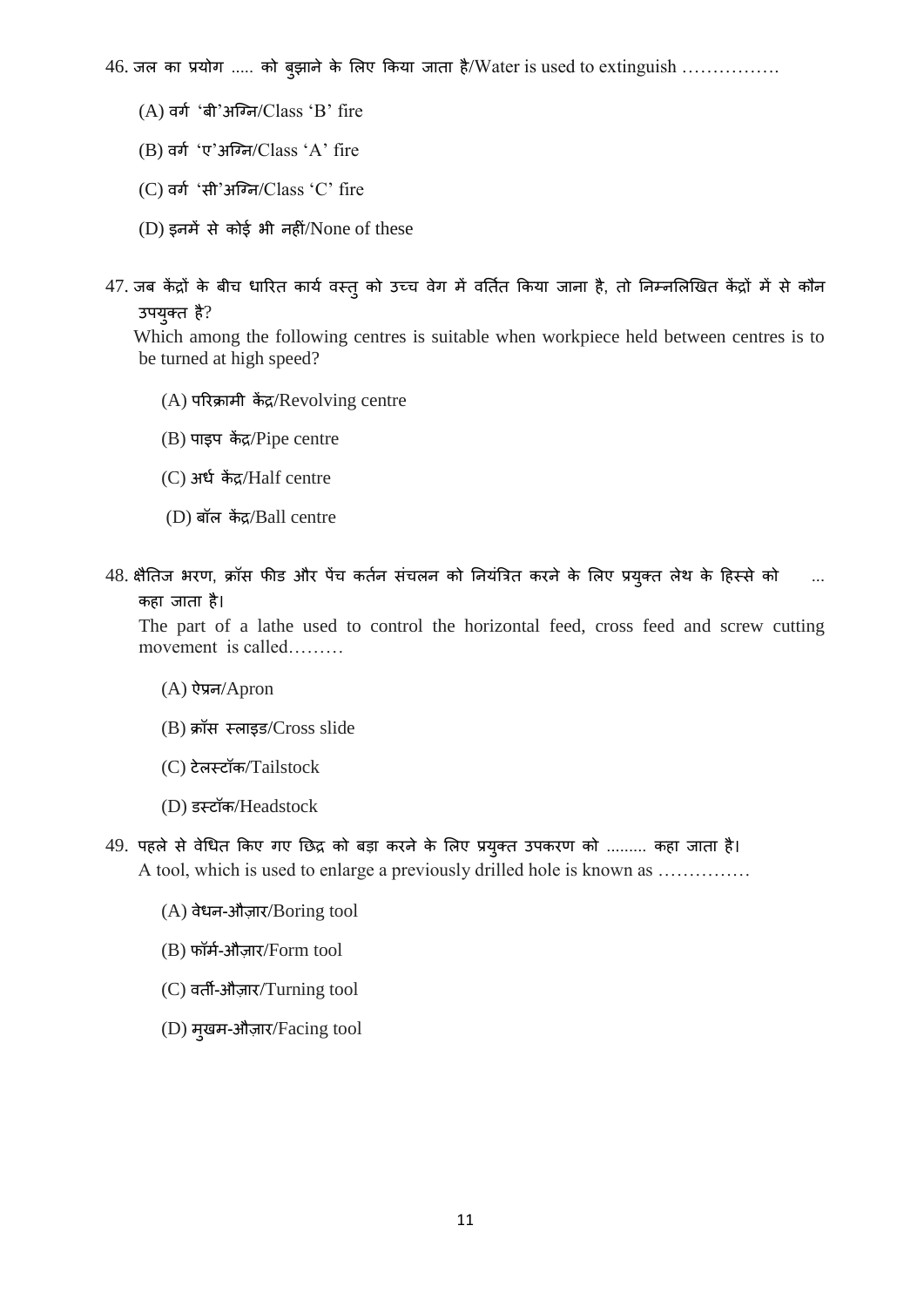- 50. एक कोणीय कार्य वस्तु का फलन (फेज़) किया जाना है। इसे ...... पर चढ़ाया जाना है। An angular workpiece is to be faced. It should be mounted …………….
	- (A) कोलट/in a collet
	- (B) त्रत्र हनुचक/on a Three jaw chuck
	- (C) मुख पट्हटका/on a face plate
	- (D) केंद्रों के बीच/between centres
- 51. वस्तु पर लगनेवाला बल ......का गुणनफल है/Force acting on an object is the product of .......................
	- $(A)$  द्रव्यमान और वेग/Mass and Velocity
	- (B) द्रव्यमान और त्वरण/Mass and Acceleration
	- (C) द्रव्यमान और घनत्व/Mass and Density
	- $(D)$  द्रव्यमान और आयतन/Mass and Volume
- 52. ब्यूरेट को ......... मापने के लिए उपयोग किया जाता है/Burette is used to measure ......................
	- (A) ववसशष्ट घनत्व/Specific Gravity
	- (B) आयिन/Volume
	- (C) pH
	- (D) वर्ण उग्रता/Colour Intensity
- 53. निम्नलिखित में से कौन एक 'निजी सुरक्षा उपकरण' नहीं है? Which of the following is not a 'Personal Protective Equipment'?
	- (A) जलशोवर्त्र/Desiccator
	- (B) ऐप्रन/Apron
	- (C) श्वसित्र/Respirator
	- $(D)$  गॉगल्स/Goggles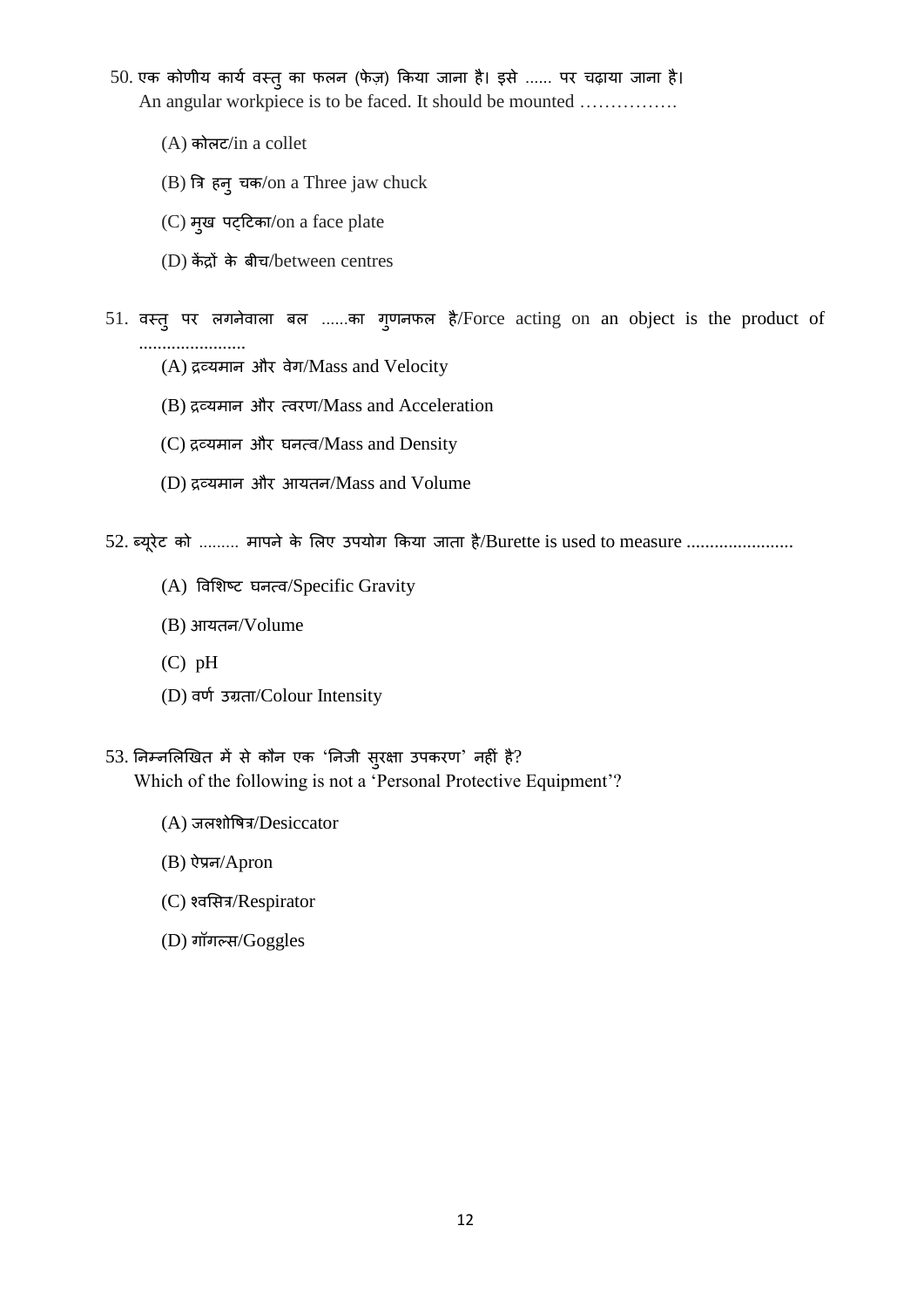54. अगर  $400$ mm<sup>2</sup>क्षेत्रफलकी सतह पर 6µm की औसत मोटाई में सोने को निक्षेपित किया जाता है, तो निक्षेपित सोने का द्रव्यमान .......... mg होगा। सोने का विशिष्ट घनत्व 19.32है। If Gold is deposited on a surface of  $400$ mm<sup>2</sup> area, to an average thickness of 6 $\mu$ m, the mass of deposited Gold would be ...................... mg. The specific gravity of Gold is 19.32.

- (A) 22.88
- (B) 35.79
- (C) 46.37
- (D) 57.96
- 55. एक पंक्ति में दो क्रमागत कीलकों के केंद्र-से-केंद्र की बीच की दूरी को ...... कहा जाता है। The centre to centre distance between two consecutive rivets in a row is called………
	- (A) वपच/Pitch
	- (B) गैज लाइन/Gauge line
	- (C) विकर्ण पिच/Diagonal pitch
	- (D) बैक वपच/Back pitch
- 56. बेयरिंगों के लिए टेफ्लॉन ......... के कारण उपयोग किया जाता है/ Teflon is used for bearings because of ………
	- (A) निम्न घर्षण गुणांक/Low coefficient of friction
	- (B) बेहतर ऊष्मा क्षय/Better heat dissipation
	- (C) कम जगह लेने/Smaller space consideration
	- (D) उपर्युक्त सभी/All of the above
- 57. .......... वहनिर्माण प्रक्रिया है, जो सबसे कम पृष्ठीय रूक्षता उत्पन्न करती है। The manufacturing process which can produce least surface roughness is ........
	- $(A)$  सूक्ष्म घर्षण/Lapping
	- (B) शाणन/Honing
	- (C) बेलनी घर्मण/Cylindrical grinding
	- (D) पृष्ठीय घर्षण/Surface grinding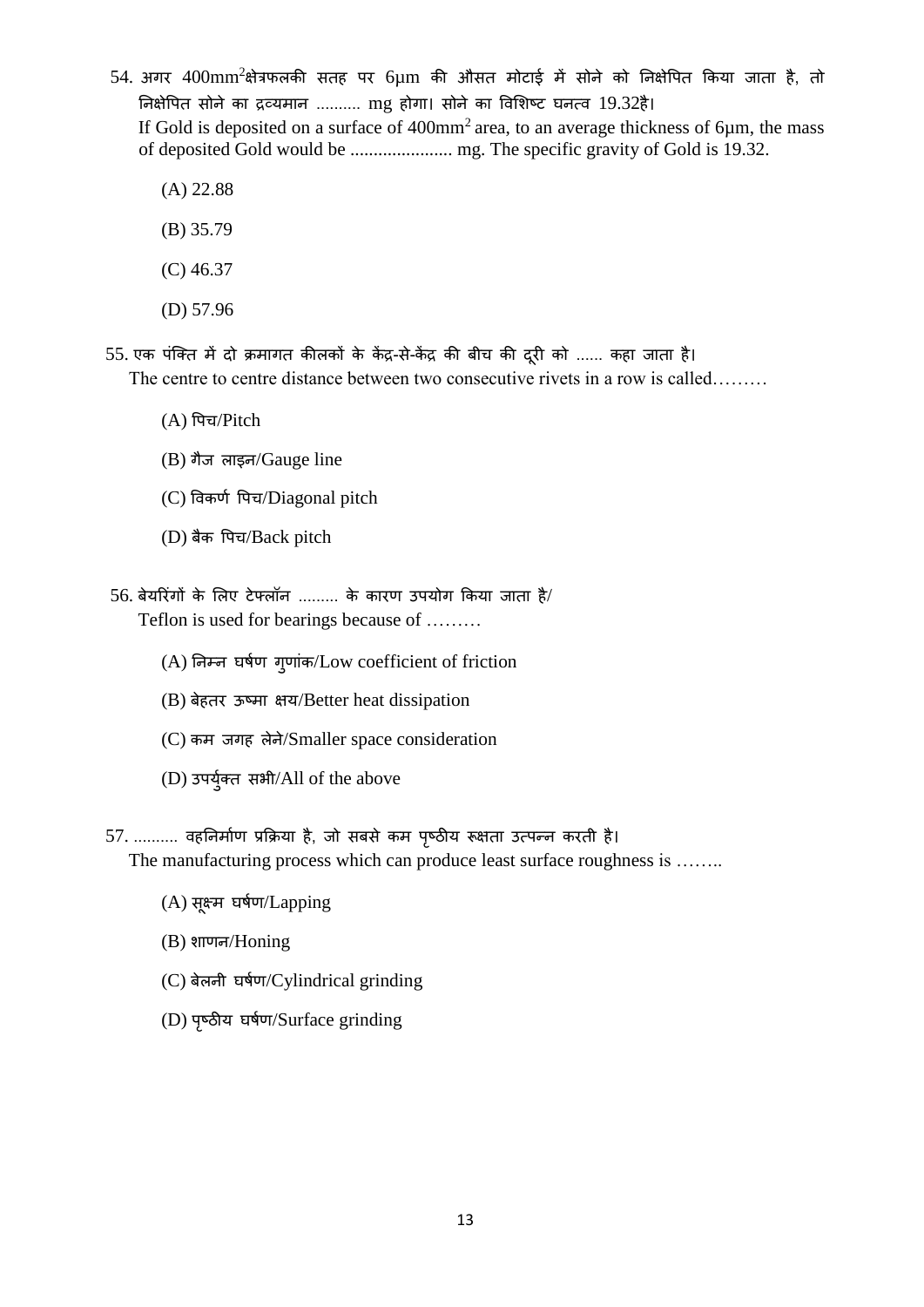- $58.$  ......... हेतु एक पदार्थ पर दृढ़ीकरण किया जाता है/ Hardening on a material is done ……………..
	- (A) अन्य धािुओिं के किमन योग्य बनाने/To enable it to cut other metals
	- $(B)$  जीर्णन को रोकने/To resist wear
	- (C) कर्तन उपस्करों हेतु उपयुक्त बनाने/To make it suitable for cutting tools
	- (D) उपर्युक्त सभी/All of the above
- $59.18/8$  इस्पात में ............. है/ 18/8 steel contains …………..
	- (A) 18% Ni और/& 8% Cr
	- (B) 18% Cr और/& 8% Ni
	- (C) 18% Ni औि/& 8% V
	- (D) 18% Vऔर/& 8% Cr
- 60. एक उपस्कर नामतंत्र के अनुसार, ....... उपस्कर के फलक और उपस्कर के आधार से समांतर तल के बीच का कोण है।

In a tool nomenclature, the angle between the face of the tool and a plane parallel to the base of the tool is …………….

- $(A)$  रेकन कोण/Rake angle
- (B) कर्तन छोर कोण/Cutting edge angle
- (C) अंतराल कोण/Clearance angle
- (D) उच्चावच कोण/Relief angle
- 61. एक वेधन प्रेस को ........ के लिए प्रयुक्त किया जाता है/A drill press is used for
	- (A) प्रवेधन/Drilling
	- (B) संछिद्रण/Boring
	- (C) नछद्रवधमन/Reaming
	- (D) उपर्युक्त सभी/All of the above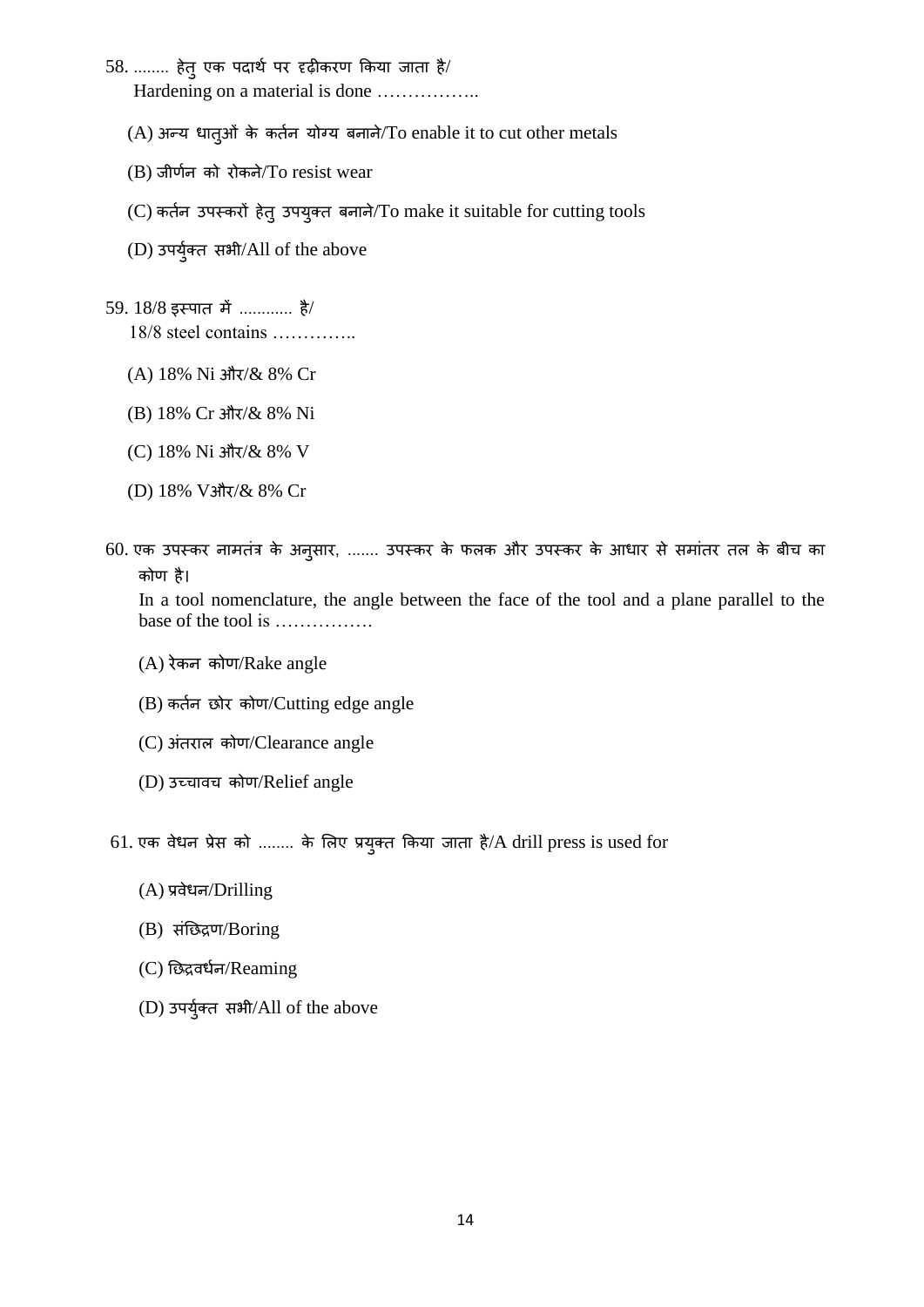62. इनमें से कौन मोचन युक्ति नहीं है/Which of these is not arelief device ?

- (A) सुरक्षा वाल्व/Safety valve
- (B)गेट वाटव/Gate valve
- (C) संविदारण डिस्क/Rupture disc
- (D) मोचन वाटव/Relief valve

63. एक त्रि-वर्ग का उपयोग ...... के लिए किया जाता है/A tri-square is used for

- (A) समांतरिकता की जाँच करने/Checking parallelism
- $(B)$  धागे के पिच की जाँच करने/Checking the pitch of a thread
- (C) चौकोरता की जाँच करने/Checking squareness
- $(D)$  उपर्युक्त में से कोई भी नहीं/None of the above
- $64.$  निम्नलिखित में कौन एक स्थाई कीलक है/ Which one of the following is a type of permanent fastener?
	- (A)नक्कल संधि/Knuckle joint
	- (B) कीलक संधि/Riveted joint
	- (C) फ्लेन्ज युग्मन/Flange coupling
	- (D) कोटर संधि/Cotter joint
- 65. सांद्रित किए जाने वाला विलयन जब ..... है, तो इस उपयोग हेत् ऑपन पैन वाष्पित्र का चयन किया जाएगा। Open pan evaporators are preferred to be used, when the solution to be concentrated is.........
	- (A) शटकन/Scaling
	- (B) संक्षारी/Corrosive
	- (C) अनि श्यान/Highly viscous
	- (D) लवणीय/Salty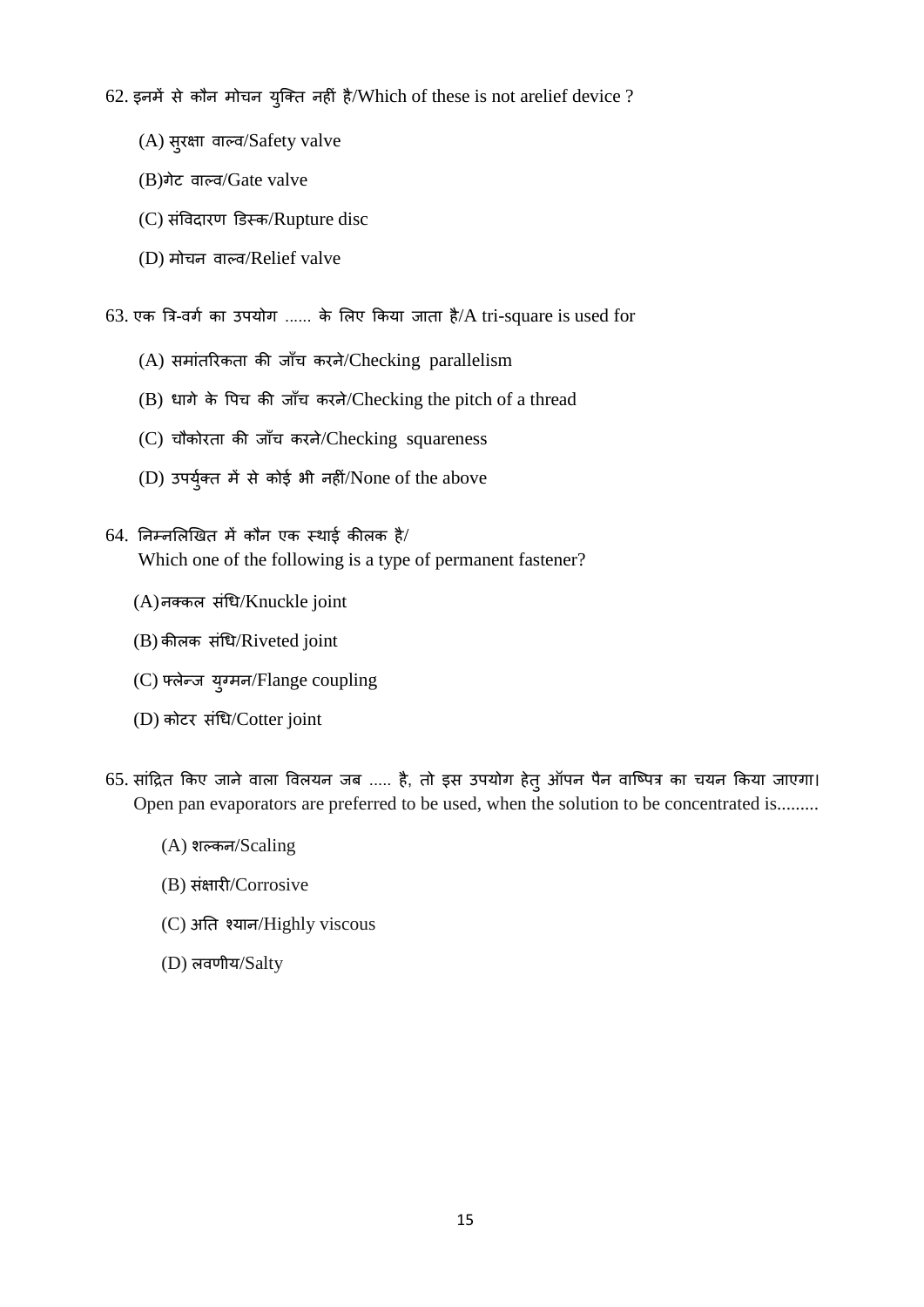66. 100मिलिमीटर की एक शीण चक्र 2100rpm पर चल रही है।मीटर प्रति मिनट पर पृष्ठीय वेग का पता लगाएिं।

A grinding wheel of 100mm is running at 2100rpm. Find out the surface speed in meter per minute.

- $(A)$  660 मीटर प्रति मिनट/m/min
- (B) (B) 1047 मीटि प्रनि समनट/m/min
- $(C)$  66 मीटर प्रति मिनट/m/min
- $(D)$  6.6 मीटर प्रति मिनट/m/min
- 67. भट्टी में उच्च तापमान को मापित करने के लिए प्रयुक्त उपकरण ......... है। The instrument used to measure high temperature in the furnace is
	- (A) ऊष्मामापी/Calorimeter
	- (B) वायुदाबमापी/Barometer
	- (C) उत्तापमापी/Pyrometer
	- (D) तापमापी/Thermometer
- $68.63$ मिलिमीटर से बड़ाऔर200मिलिमीटर तक केपाइपों को धारण करने के लिए निम्नलिखित में किसका प्रयोग किया जाता है?

Which one of the following is used for holding pipes more than 63mm and upto 200mm

- (A) पाइप सशकन्जा/Pipe vice
- (B) पाइप रिन्च/Pipe wrench
- (C) चेन पाइप सशकन्जा/Chain pipe vice
- (D) फुट प्रिंट रिन्च/Foot print wrench
- 69. घर्षण के समय आँखों की सुरक्षा के लिए किसका उपयोग किया जाता है? While Grinding, which is used to protect eyes?
	- (A) गहरा हरा कांच/Dark green glass
	- (B) सुरक्षा मुखौटा/Safety mask
	- (C) शीिलन कािंच/Cooling glass
	- (D) सुरक्षा गॉगल्स/Safety goggles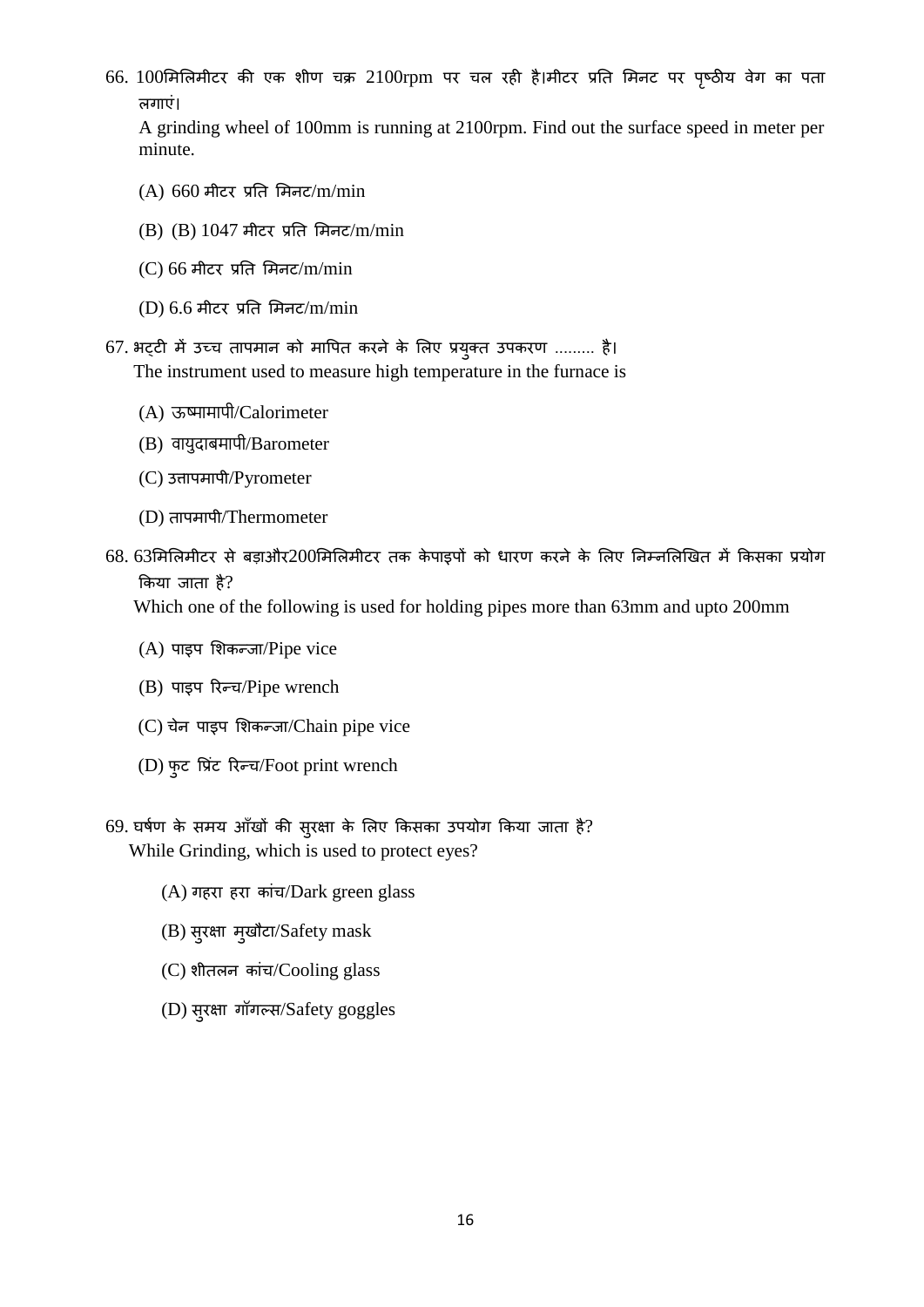- 70. बाह्य पैच की चूड़ी के पिच व्यास को ...... से जाँच किया जाता है। The pitch diameter of the external screw thread is checked by
	- (A)पेंच वपच गेज/Screw pitch gauge
	- (B) चूडी रिगिं गेज/Thread ring gauge
	- (C) पेंच चूड़ी सूक्ष्ममापी/Screw thread micrometer
	- (D) वेर्नियर कैलिपर/Vernier caliper
- $71$ . .......में डूरिंग प्लॉट का उपयोग होता है/Duhring`s plot is of use in.....
	- (A) ििंघनन/Condensation
	- (B) वाष्पन/Evaporation
	- (C) अवशोर्ण/Absorption
	- (D) ननक्षालन/Leaching
- 72. अगर A:B, 3:4 और B:C, 2:7हैं, तो A:B:C कितना है/ If A:B is 3:4 and B: C is 2:7, what is A:B:C?
	- (A) 4:3:21
	- (B) 3:8:14
	- (C) 14:4:3
	- (D) 3:4:14
- 73. लेथ में आकृति (फॉम) औज़ारों को ............ के उत्पादन के लिए प्रयुक्त किया जाता है। In lathes, Form Tools are used to produce………………………
	- (A) बेल्लनाकार या टेपरण रहित सतहों/Surfaces which are neither cylindrical nor tapered
	- $(B)$  चूड़ीदार सतहों/Threaded surfaces
	- (C) टेपरित सतहों/Tapered surfaces
	- (D) बेल्लनाकार सतहों/Cylindrical surfaces
- 74. पार्श्वीय विकृति और रैखिक विकृति के अनुपात को .......... कहा जाता है। The ratio of lateral strain to the linear strain is called………………
	- $(A)$  प्वासौं अनुपात/Poisson`s ratio
	- $(B)$  आयतन प्रत्यास्थता गुणांक/Bulk modulus
	- (C) यिंग का गुणािंक/Young`s modulus
	- (D) दृढ़िािंक/Modulus of rigidity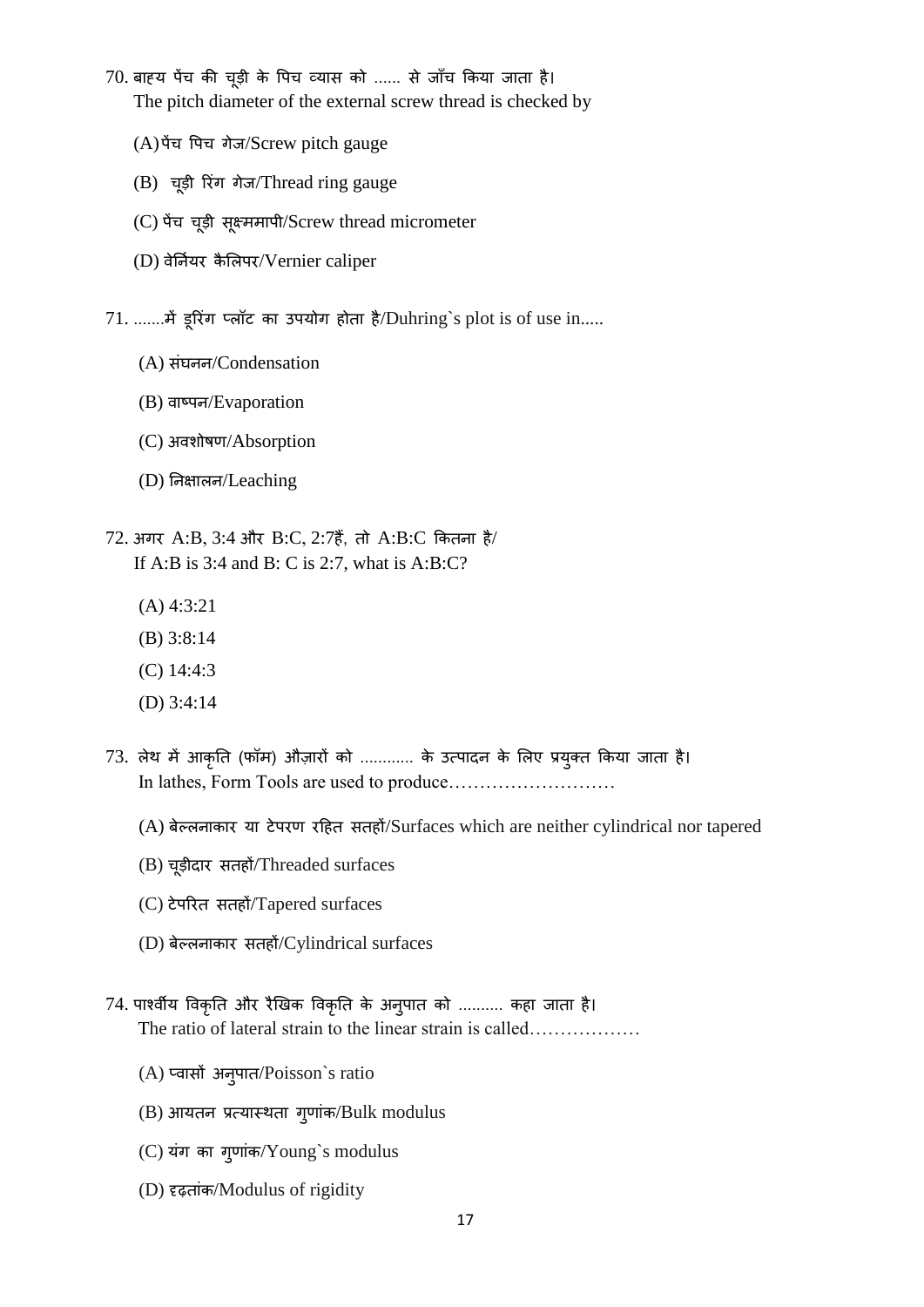## $75.$  निम्नलिखित में कौन एक ऊष्माक्षेपी अभिक्रिया है/

Which of the following is an exothermic reaction?

- (A) जल-अपघटन/Hydrolysis
- $(B)$  बर्फ का गलन/Melting of ice
- (C) दहन असभकिया/Combustion reactions
- (D) ककिोसिन का क्वथन/Boiling of kerosene
- 76.परिरुद्ध तरल में लागाया गया दाब, संपूर्ण तरल पर उसी मात्रा में दाब को बढ़ाएगा। इसे .... कहते हैं। Pressure applied to a confined fluid increases the pressure throughout by the same amount. This is known as …………
	- (A) हुक का सिद्धािंि/Hook`s principle
	- (B) न्यूटन का सिद्धांत/Newton`s principle
	- (C) आककम मीडीज का ननयम/Archimedes principle
	- (D) पास्कल का सिद्धािंि/Pascal`s principle
- 77. LMTD का अर्थ है ......../LMTD stands for
	- $(A)$  लॉग मीन ट्रान्समिशन डिफरेन्स/Log mean transmission difference
	- $(B)$  लॉग मीन टेम्परेचर डिफरेन्स/Log mean temperature difference
	- (C) लिमिटेड टेम्परेचर डिफरेन्स/Limited temperature difference
	- $(D)$  उपर्युक्त में से कोई भी नहीं/None of the above
- $78.$  ऊष्मांतरण की कौन-सी विधा में एक माध्यम की ज़रूरत नहीं होती है? Which mode of heat transfer does not require a medium?
	- (A) चालन/Conduction
	- (B) ववककिण/Radiation
	- (C) संवहन/Convection
	- $(D)$  उपर्युक्त में से कोई भी नहीं/None of the above